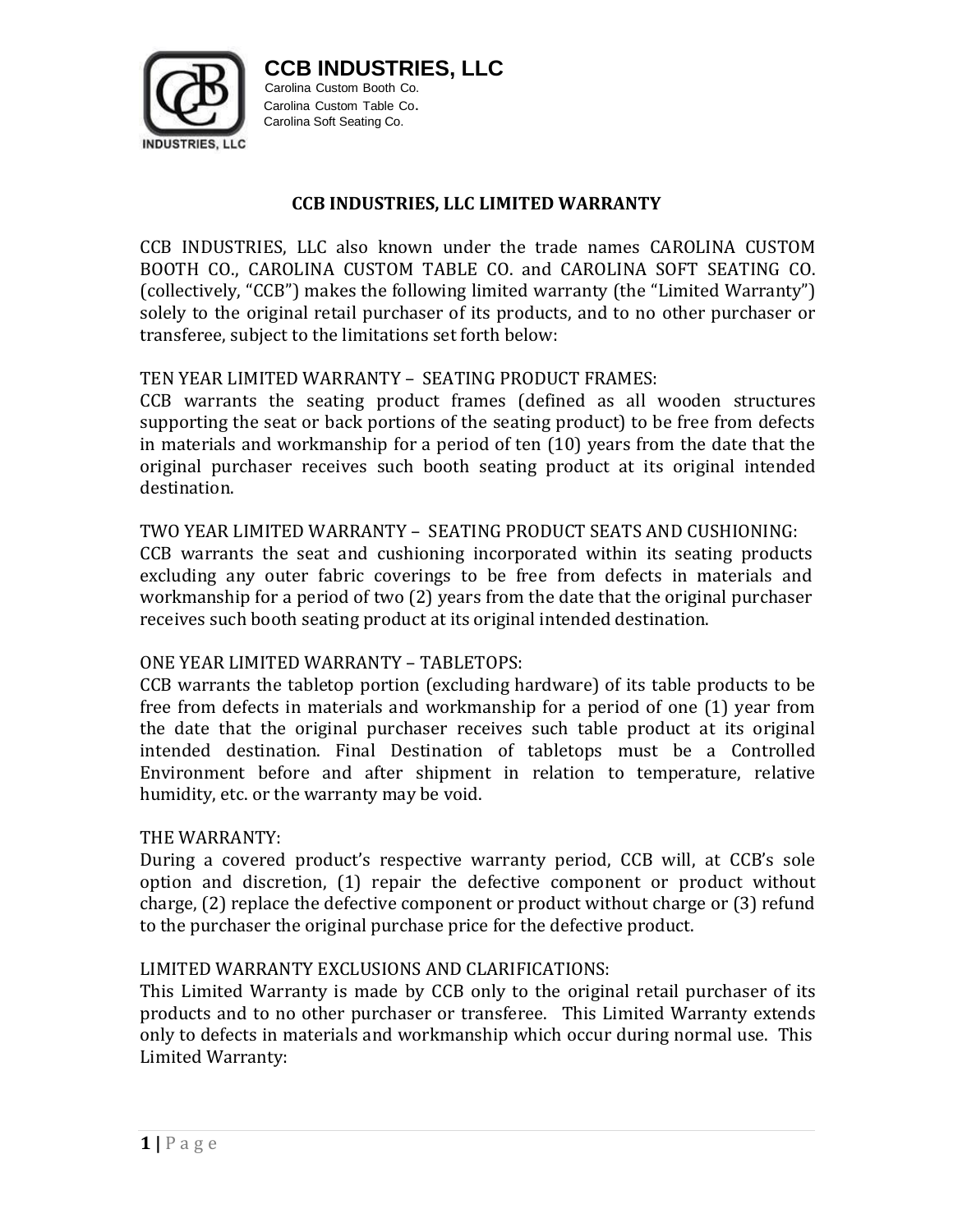

**CCB INDUSTRIES, LLC**

Carolina Custom Booth Co. Carolina Custom Table Co. Carolina Soft Seating Co.

- Does not apply to any fabric coverings included on or featured with any CCB product and all such coverings shall only be covered by the warranties, if any, offered by the manufacturers of such coverings;
- Does not apply to any "customer's own material" or non-standard materials selected by and used at the request of the purchaser;
- Does not apply to damage resulting from misuse, abuse, neglect, cuts and scratches, mishandling, accident, burns, fire, lightning, sunlight, water or other natural hazard, exposure to extreme heat, humidity or similar conditions or use beyond a product's intended use;
- Does not apply to damage resulting from purchaser's application of cleaners, conditioners, treatments or other chemicals not approved by CCB, or to damage caused by corrosive chemicals such as acids or solvents, or dyes, inks, paints, bodily fluids and other related substances; and
- Does not apply to any product that has been moved to any other location by purchaser following receipt at the original intended destination.

If any material or part(s) used in any defective product is unavailable at the time of repair or if CCB elects to repair the defective product, CCB reserves the right to substitute materials or parts of equal quality and value as determined in the sole and absolute discretion of CCB.

## EXCLUSION AND LIMITATION OF LIABILITY

IN NO EVENT, WHETHER BASED ON CONTRACT OR TORT OR OTHER LEGAL THEORY, SHALL CCB BE LIABLE FOR ANY SPECIAL, INCIDENTAL, CONSEQUENTIAL, INDIRECT OR PUNITIVE DAMAGES OF ANY KIND, INCLUDING WITHOUT LIMITATION, DAMAGES TO OTHER PROPERTY, INCONVENIENCE, LOSS OF GOODWILL, LOST PROFITS OR REVENUE OR OTHER FINANCIAL LOSS, LOSS OF USE OR THE PRODUCT, OR CLAIMS FOR DAMAGES RESULTING FROM USE OF THE PRODUCT. Some states do not allow the exclusion or limitation of incidental or consequential damages so the above limitations may not apply to some purchasers.

# LIMITED WARRANTIES ARE EXCLUSIVE:

IF A CCB PRODUCT DOES NOT CONFORM TO THESE LIMITED WARRANTIES, THE PURCHASER'S SOLE AND EXCLUSIVE REMEDY IS (1) REPAIR OF ANY DEFECTIVE PRODUCT OR COMPONENT PART, (2) REPLACEMENT OF ANY DEFECTIVE PRODUCT OR COMPONENT PART OR (3) THE REFUND OF THE PURCHASER'S ORIGINAL PURCHASE PRICE OF THE DEFECTIVE PRODUCT, AT CCB'S SOLE AND EXCLUSIVE OPTION. THE LIMITED WARRANTIES AND REMEDIES ARE EXCLUSIVE AND ARE IN LIEU OF ALL OTHER WARRANTIES AND REMEDIES, VERBAL OR WRITTEN, EXPRESS OR IMPLIED, EITHER IN FACT OR BY OPERATION OF LAW, STATUTORY OR OTHERWISE, INCLUDING BUT NOT LIMTED TO, WARRANTIES OF MERCHANTABILITY AND FITNESS FOR A PARTICULAR PURPOSE.